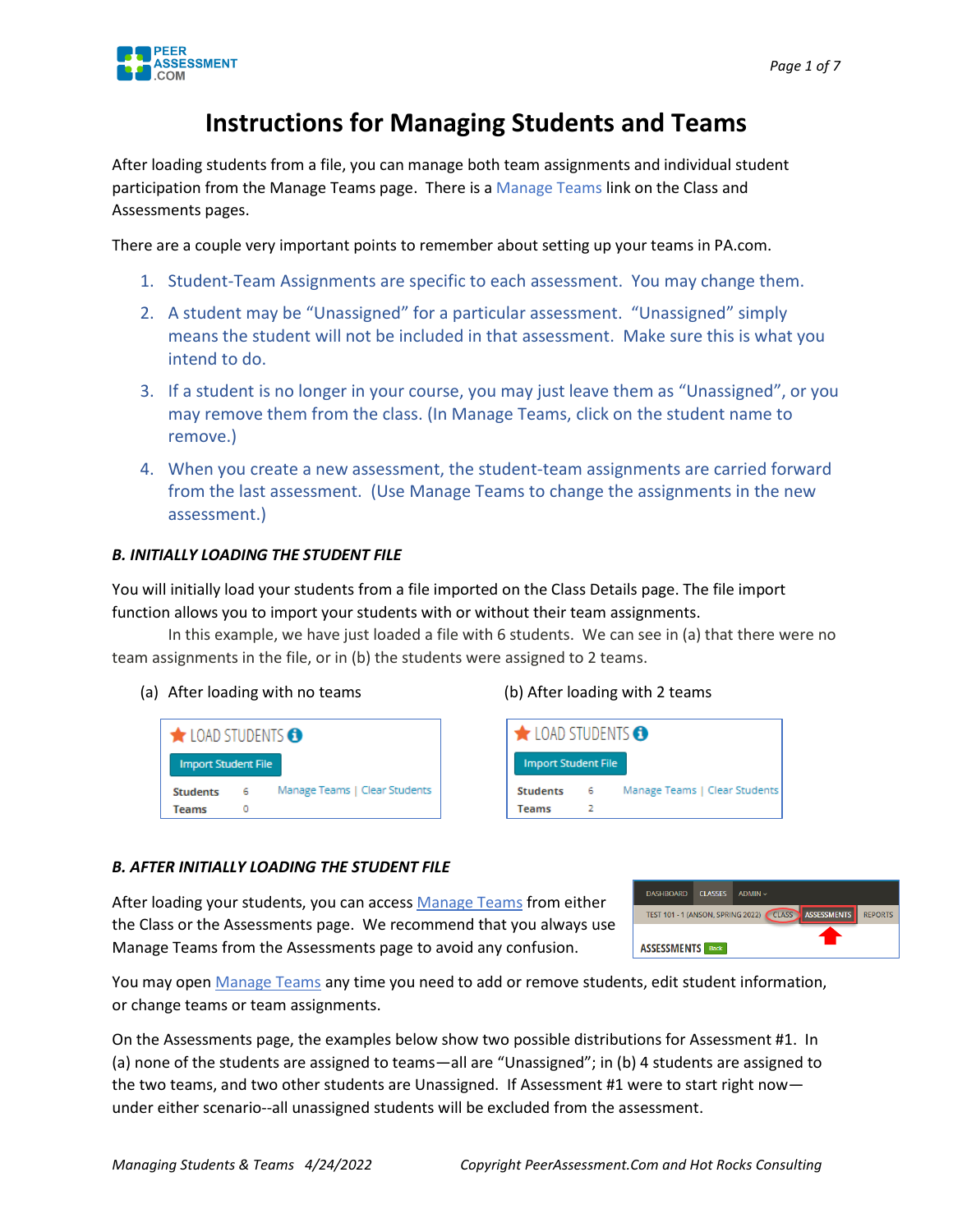

### **(a) No students have been assigned to teams**

| 丰 TEAMS FOR ASSESSMENT #1 |                         |
|---------------------------|-------------------------|
| <b>Manage Teams</b>       | <b>View Team Roster</b> |
| <b>Team: Unassigned</b>   |                         |
| Stazz1 Anson              |                         |
| Stazz2 Anson              |                         |
| Stazz3 Anson              |                         |
| Stazz4 Anson              |                         |
| Stazz5 Anson              |                         |
| Stazz6 Anson              |                         |

#### **(a) Teams One & Two have 2 students, plus 2 students are unassigned**

| 丰 TEAMS FOR ASSESSMENT #1 |                         |
|---------------------------|-------------------------|
| <b>Manage Teams</b>       | <b>View Team Roster</b> |
| <b>Team: Unassigned</b>   |                         |
| Stazz5 Anson              |                         |
| Stazz6 Anson              |                         |
| <b>Team: Team One</b>     |                         |
| Stazz1 Anson              |                         |
| Stazz4 Anson              |                         |
| <b>Team: Team Two</b>     |                         |
| Stazz2 Anson              |                         |
| Stazz3 Anson              |                         |

#### *C. USING THE MANAGE TEAMS PAGE*

When you open *Manage Teams*, you will see what team each student is assigned to, or that they are not assigned to any team. There are a number of actions you can (each is described in the next section) by clicking on the buttons, dropdown box, or the team or student links.



#### **A. Change Asses[sm](https://pngimg.com/download/33232)ent**

Make sure to [sele](https://pngimg.com/download/33232)ct the correct Asses[sm](https://pngimg.com/download/33232)ent before making changes to this page. Your changes will affect only the selected assessm[ent](https://pngimg.com/download/33232). However, if this is the highest number (e.g. Assessment #3 of three assessments so far create[d\),](https://pngimg.com/download/33232) then adding a new assessment will copy the student & team set up from this assessment.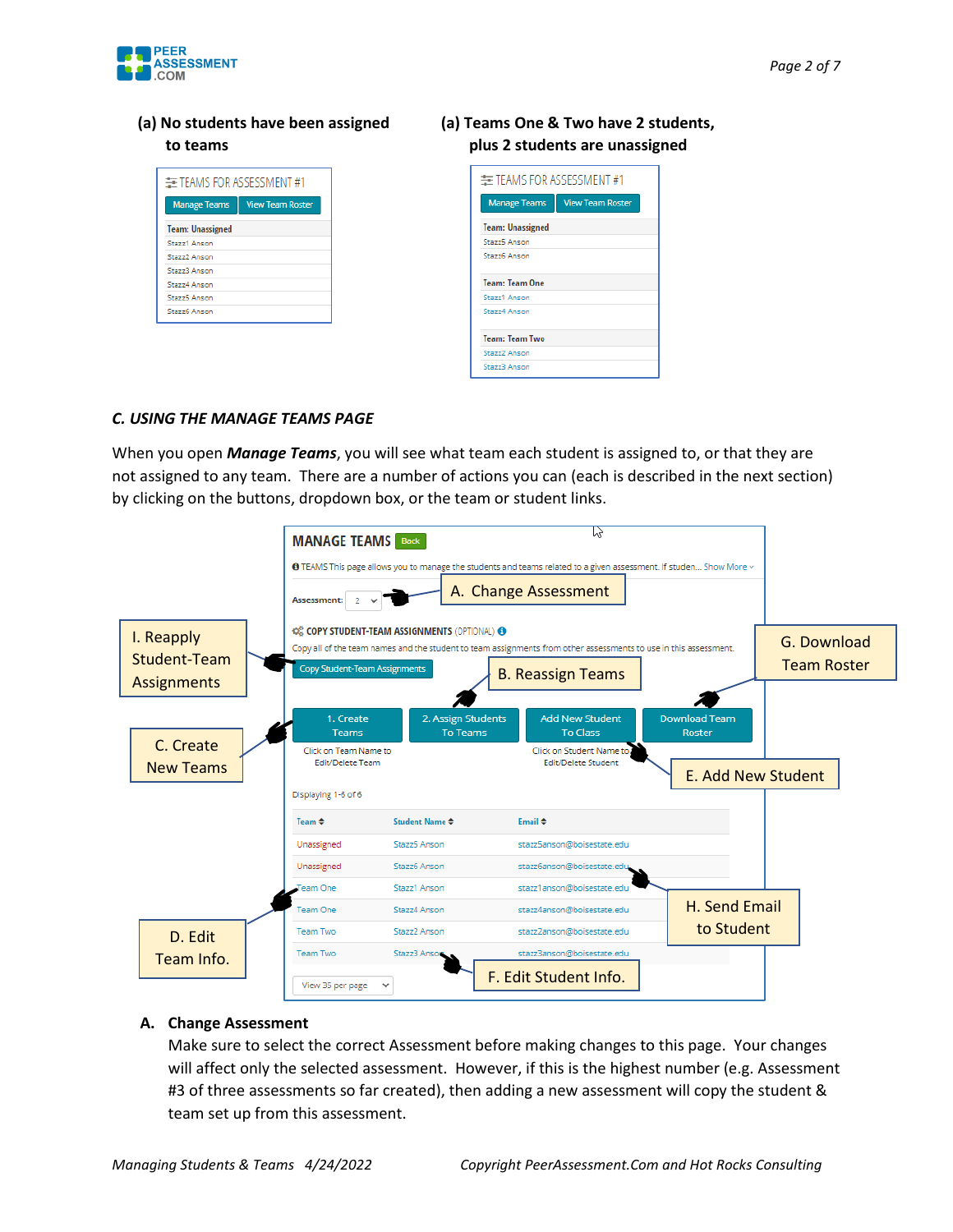#### **B. Reassign Teams**

Opening "Reassign Teams" will allow you to change the team assignments of students. A dropdown menu is provided to select the team for each student. Select the team for each student then press *Save Team Assignments*.

Note: If a student is "Unassigned" when the asses[sm](https://pngimg.com/download/33232)ent starts, then they will NOT receive an email for the [ass](https://pngimg.com/download/33232)essment.

#### **See I. if you want to re-apply the team assignmen[ts f](https://pngimg.com/download/33232)rom some other assessment in this class.**

#### **C. Create New Teams**

You can click on the button to create new teams. [Ent](https://pngimg.com/download/33232)er the Team Name, then click Save. Continue adding teams until you are done, then press Cancel or X. The Notes field is optional.

After creating teams, you will see the team names in the Reassign Teams dropdown box. Teams with no members are listed below but they are available for assignments using Reassign Teams.

#### **D. Edit Team Information**

To edit a team name or its notes, click on that team's name listed in the Team column, or under Teams with No Students (at the bottom of the listing). Edit the Team Name and or notes, then press Save.

You may also choose to delete the team name by pressing the Remove Team button.

If you have any teams with no students assigned, those teams will be located at the bottom of the list. You may click on "Team With No Students" to change its name or remove the team.



| M                |  |
|------------------|--|
| <b>ADD TEAM</b>  |  |
| <b>Team Name</b> |  |
| <b>Notes</b>     |  |
|                  |  |
|                  |  |



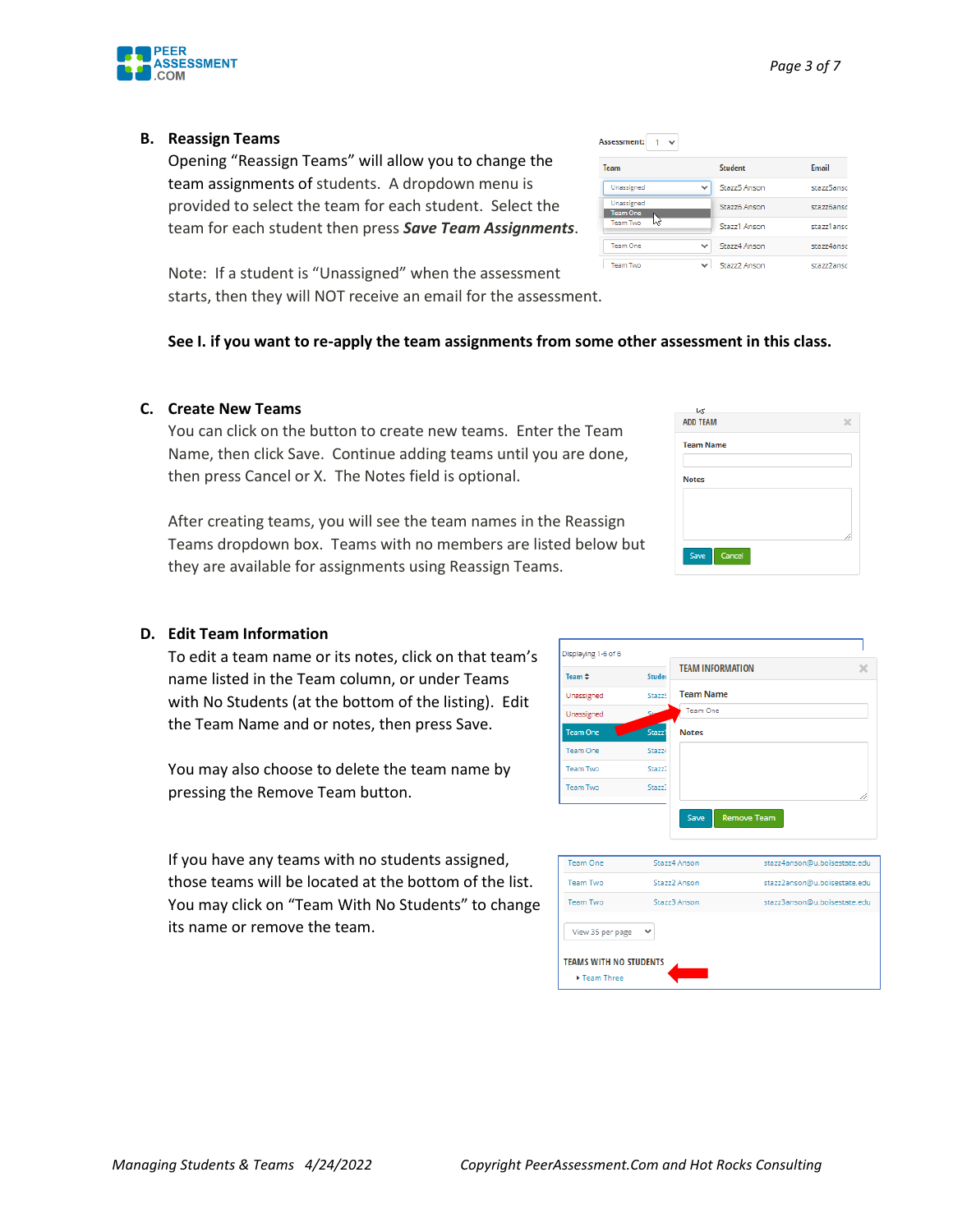

#### **E. Add New Student**

Click the Add New Student button to add a student to your class. Start by entering their email address. If they were previously loaded into the system, for any class, it will find and display that student. Select to display their information; you may update th information if you have a correction Finally, press Save to add student to your class.

If the student was not found in the system, then enter the student's information and press Save.

#### F. **Edit/Delete Student Information**

To edit or delete a student in your class, click on the student's name in the list. Their Team One Stazz4 Anson information will be Team Two Stazz2 Anson

displayed.

If you have a correction, update their information and press Save. To remove them from your class, press Remove From Class.

Team Two

# G. **Download Team Roster**

Press this button to download a spreadsheet with all the teams and member assignments.

| <b>Student</b> | <b>Download Team</b> |
|----------------|----------------------|
| つつに            | Roster               |

#### H. **Send Email to Student**

Click on the email address of a student to compose and send an email message to them. This is only a message; it does not include a link and an invitation, or a link to the report. To do that, please

StazzR Ancon

#### **I. Copy Student-Team Assignments**

Creating a new assessment will bring forward, to the new assessment, all of the team assignments (plus questions, emails and other information) from the latest prior assessment. For example, if you have 4 assessments created, and add #5, it will carry forward the team assignments from #4. However, you may instead want to replicate some other set of teams, for example from assessment #2.

To do this, add assessment #5 as usual. Then, in Manage Teams, press the "Copy Student-Team Assignments" button. This will let you select a different assessment from this class from which to copy the team assignments. From that point, you may make any further changes you wish for this assessment.

#### **Advanced Team Assignments Over Multiple Assessments**

|            | for this student. Press 'Save'.                                                                                        |
|------------|------------------------------------------------------------------------------------------------------------------------|
| at<br>heir | Edit Student: Click on Student Name in the list, and<br>make changes. Press 'Save'.                                    |
| ŀ          | Remove Student From Class: Click on Student Name<br>in the the list, Press 'Remove From Class' button, and<br>confirm. |
|            | <b>Fmail</b>                                                                                                           |
|            | stazz2anson@boisestate.edu                                                                                             |
|            | <b>First Name</b>                                                                                                      |
|            | Stazz <sub>2</sub>                                                                                                     |
|            | <b>Last Name</b>                                                                                                       |
|            | Anson                                                                                                                  |
| on@boisest | <b>Student ID (optional)</b>                                                                                           |
| on@boisest | 11400                                                                                                                  |
| nn@hoisest | <b>Notes</b>                                                                                                           |
|            |                                                                                                                        |
|            |                                                                                                                        |
|            |                                                                                                                        |
|            |                                                                                                                        |
|            | <b>Remove From Class</b><br>Save                                                                                       |

Add Student to Class: Enter information in all fields

STUDENT INFORMATION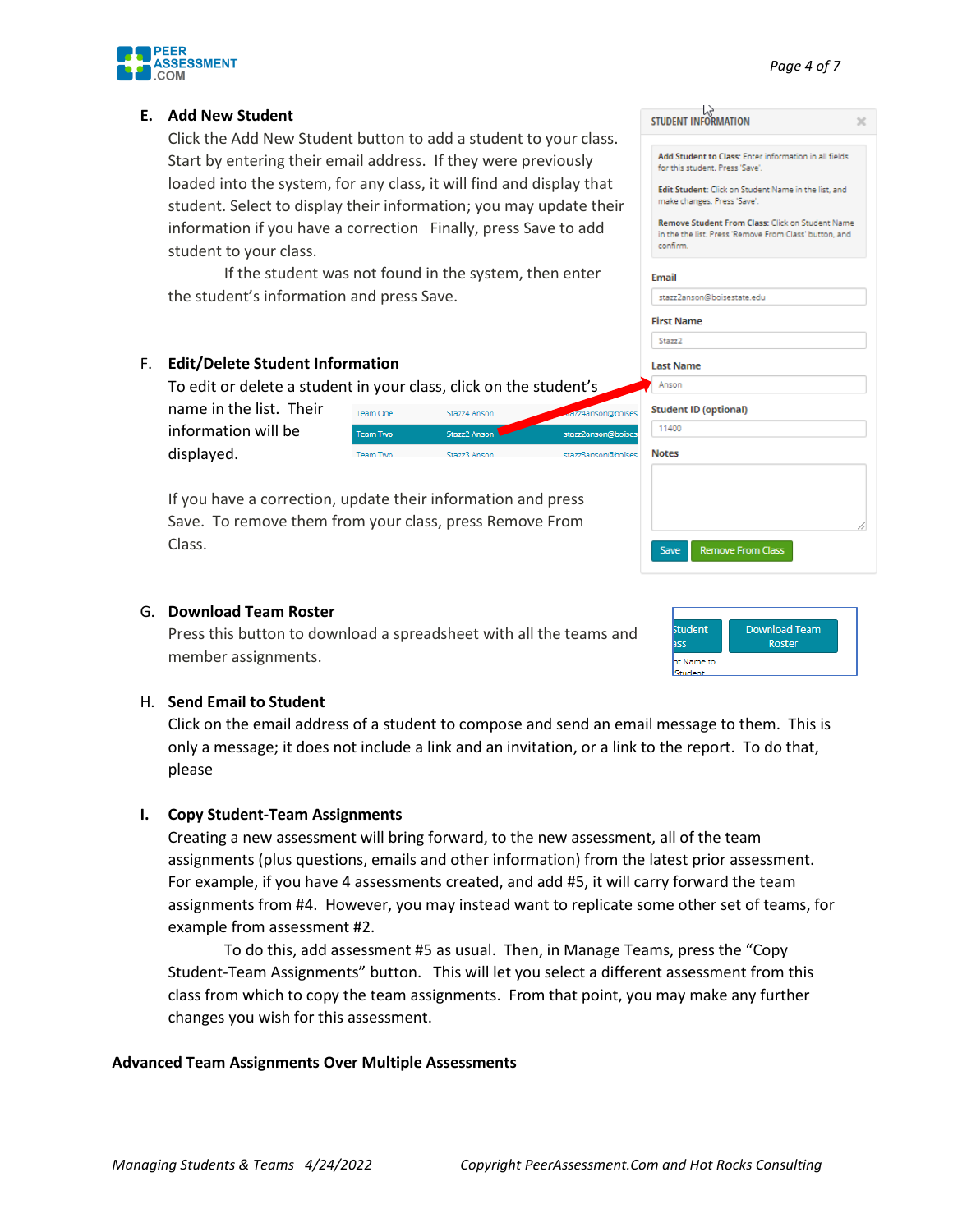

PA.com is designed to support multiple peer assessments in a class, with flexibility and efficiency. There are many different ways that student teams may be formed and applied in a class. We would like to review some of these different scenarios—why to use them and how to set them up.

- 1) **Same Teams, Multiple Assessments** The most common situation is when you create teams to work together for a number of weeks or months, as in a longer project. It is common to set up iterative Peer Assessments every 2 weeks or so. This allows you to monitor the internal state of the teams and gives students regular feedback on their teamwork. To set this up….
	- a. Assign all students to their teams in the first assessment. Then add as many other assessments as you will need. The team assignments are copied to each succeeding assessment.
	- b. If you need to change team assignments down the road you may do so in Manage Teams. Just make sure apply the assignment changes to all relevant future assessments.
- 2) **Different Teams for Each Assessment** An opposite approach is sometimes used. That is, the instructor instead may create a variety of different teams. For example, there may be a new team assignment each week, made up of a new mix of team members. This provides experience in working with different strengths and weaknesses, and emphasizes rapidly forming and performing as a team. This greater randomization also improves validity of a pattern of peer assessments. To set this up….
	- a. If you are randomly mixing the teams, then I suggest that you create all the assessments needed before you assign students to the teams they will be in for the first round. This will reduce the chance of non-random reassignments.
	- b. If you plan to make smaller incremental changes to teams, from one assessment to the next, then I recommend the following:
		- i. Assign students to teams in the first assessment.
		- ii. Create the second assessment. (This will carry over the first set of teams.)
		- iii. Reassign students who will change teams for this assessment. (e.g. move the last student from team 1 to team 2, etc.)
		- iv. When you are done, start back on ii. With the next assessment.
- 3) **Hybrid: Mix of Same and Different Teams for a Class**  If you plan to have some intact peer assessments for a longer project, and some short assessments with different mixes of team members, you can use a combination of the prior approaches. There are a couple of points to keep in mind, however.
	- a. I recommend grouping together the assessments for your intact teams, separately from the grouping of mixed team assessments. Either group can go first or second; it is not necessary to align the assessments in chronological order.
	- b. For example, say you want to have 3 mixed group assessments and 5 intact team assessments.
		- i. First make 3 assessments—with no teams and no dates. You can fill out teams and dates when you are ready to do so.
		- ii. Then create only the first of the intact teams assessment. Once you assign all the students to the correct teams, you can copy that first intact teams assessment four more times.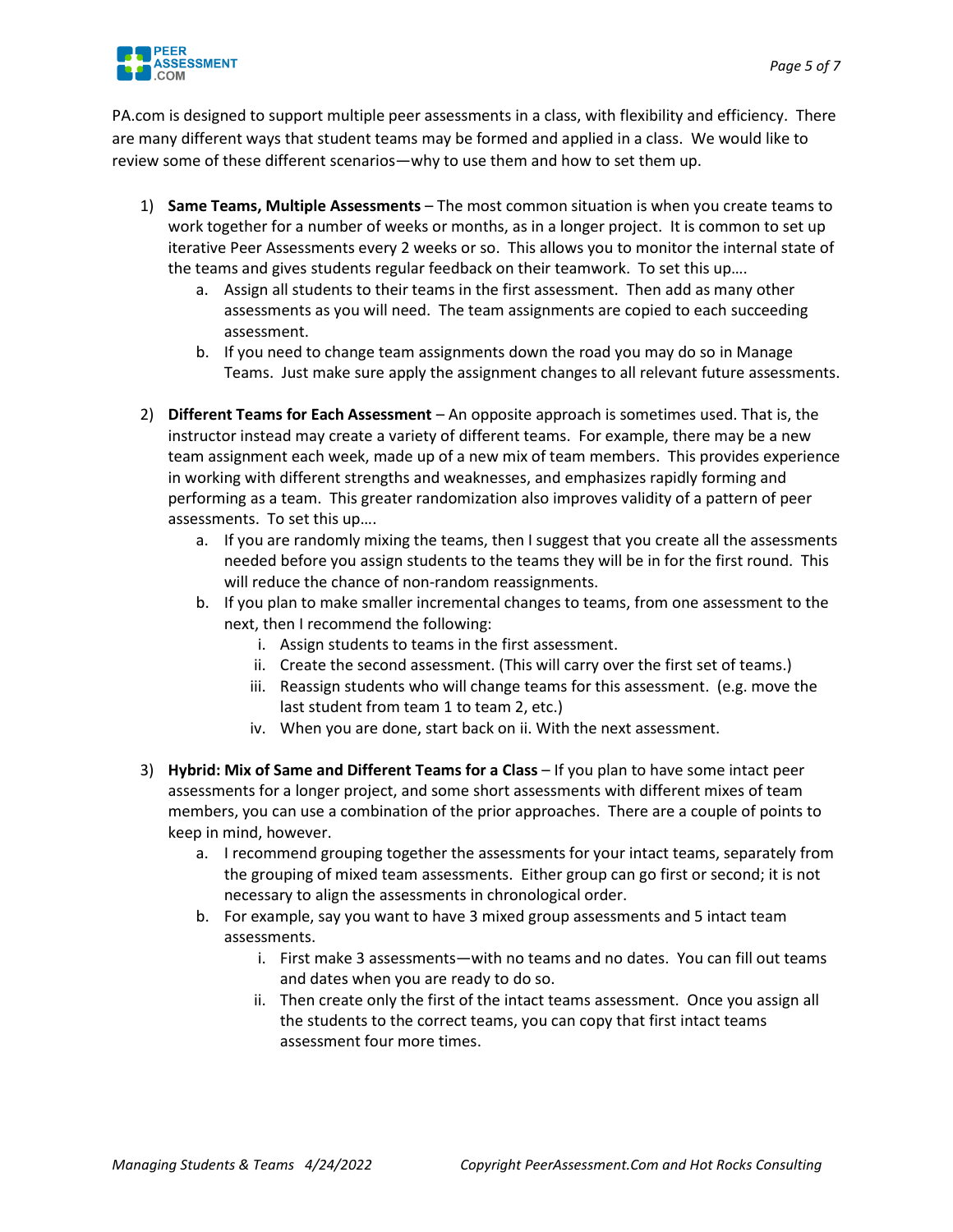

- 4) **Assessment Some Teams Now, Others Later** You may have a situation where a subset of your teams need to take an assessment at one time, while other teams will take it at another time. For example, of my 8 teams, 5 will take the assessment tomorrow, and 3 will take it next week.
	- a. If the latest assessment has students correctly assigned to all 8 teams, then add two new assessments.
		- i. For the first new assessment, use Manage Teams > Assign Students to Teams to change students in the 3 teams not taking the assessment to "Unassigned".
		- ii. For the second new assessment, do the same for students in the 5 teams that are not involved in this assessment.
	- b. If the latest assessment does not have the correct student assignments, but these are in some prior assessment, then add one new assessment.
		- i. In the new assessment, use Manage Teams > "Copy Student-Team Assignments". Select the assessment that has students assigned correctly to all 8 teams. That will copy those team assignments into this assessment.
		- ii. Use Manage Teams > Assign Students to Teams to change students in the 3 teams not taking the assessment to "Unassigned".
		- iii. Add a second new assessment, and repeat the two prior steps unassigning the 5 teams.
- 5) **Assess Some Team Members Now, Others Later** –There may be times when certain team members are not able to work with their teams. For example, if working in a team is optional for an assignment, then you may wish to create an assessment then "Unassign" students working individually from their teams. Use Manage Teams > Assign Students to Teams to unassign these students. PA.com will not include them in the assessment.

Table for scenarios and methods

To add efficiency, a "Copy Student-Team Assignments" button was added. When pressed in a given assessment, the instructor can select a different assessment from which to copy the team assignments. In just a couple key presses, an alternative set of teams would be applied.

Retain Team Members Across Assessments

The instructor assigns all students to their teams in assessment 1, then should create the subsequent assessments. In that case, all the assignments would simply carry over.

#### J. **Copy Student-Team Assignments**

**TIP – Team Assignments Copy Forward When Creating a New Assessment** After assigning students to teams for Assessment #1, adding Assessment #2 will copy forward the team assignments to #2, and so on. In fact, the highest numbered Assessment will copy forward the Students, Teams, Questions and Messages. This assumes you usually want to keep teams (and other items) intact from one assessment to the next—no changes are needed. However, after adding a new Assessment, you may reassign students among teams (and/or change questions and messages). Simply open the new Assessment, enter Manage Teams and make the changes to teams and students as needed.